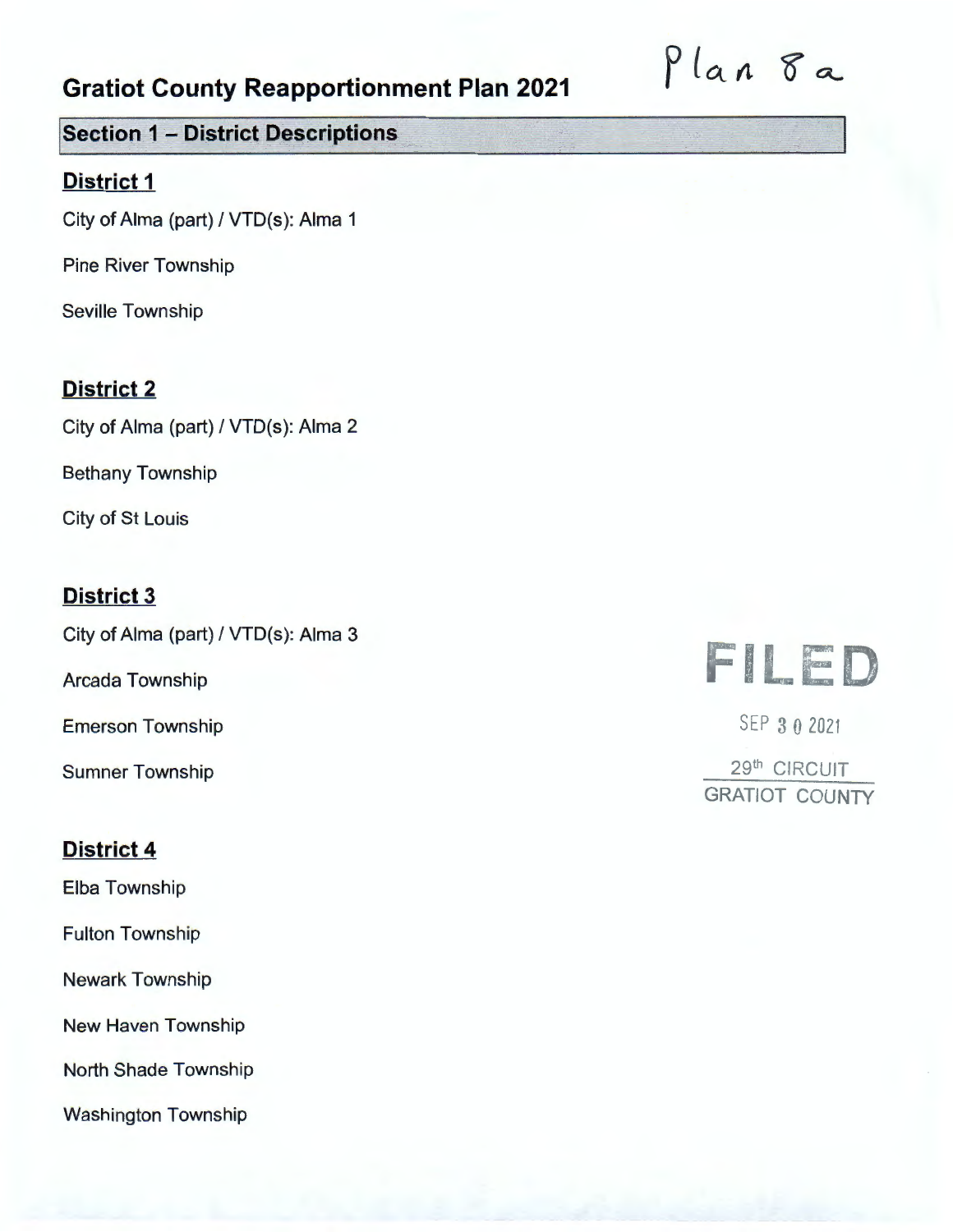### **District 5**

Hamilton Township

City of Ithaca

Lafayette Township

North Star Township

Wheeler Township

## **!Section 2 - Data and Demographics**

#### **Population**

| Population              |                     |                      |                 |          |                                                             |                    |
|-------------------------|---------------------|----------------------|-----------------|----------|-------------------------------------------------------------|--------------------|
| <b>District</b><br>Name | Total<br>Population | Target<br>Population | <b>Variance</b> |          | Variance % Compactness<br><b>Polsby Popper Schwartzberg</b> | <b>Compactness</b> |
| <b>District 1</b>       | 7,954               | 7,622                | 332             | 4.356    | 0.301                                                       | 0.549              |
| District 2              | 7,984               | 7,622                | 362             | 4.749    | 0.271                                                       | 0.521              |
| District 3              | 7,569               | 7,622                | -53             | $-0.695$ | 0.395                                                       | 0.629              |
| <b>District 4</b>       | 7,324               | 7,622                | $-298$          | $-3.910$ | 0.463                                                       | 0.681              |
| <b>District 5</b>       | 7,282               | 7,622                | $-340$          | $-4.461$ | 0.442                                                       | 0.665              |
|                         |                     |                      |                 |          |                                                             |                    |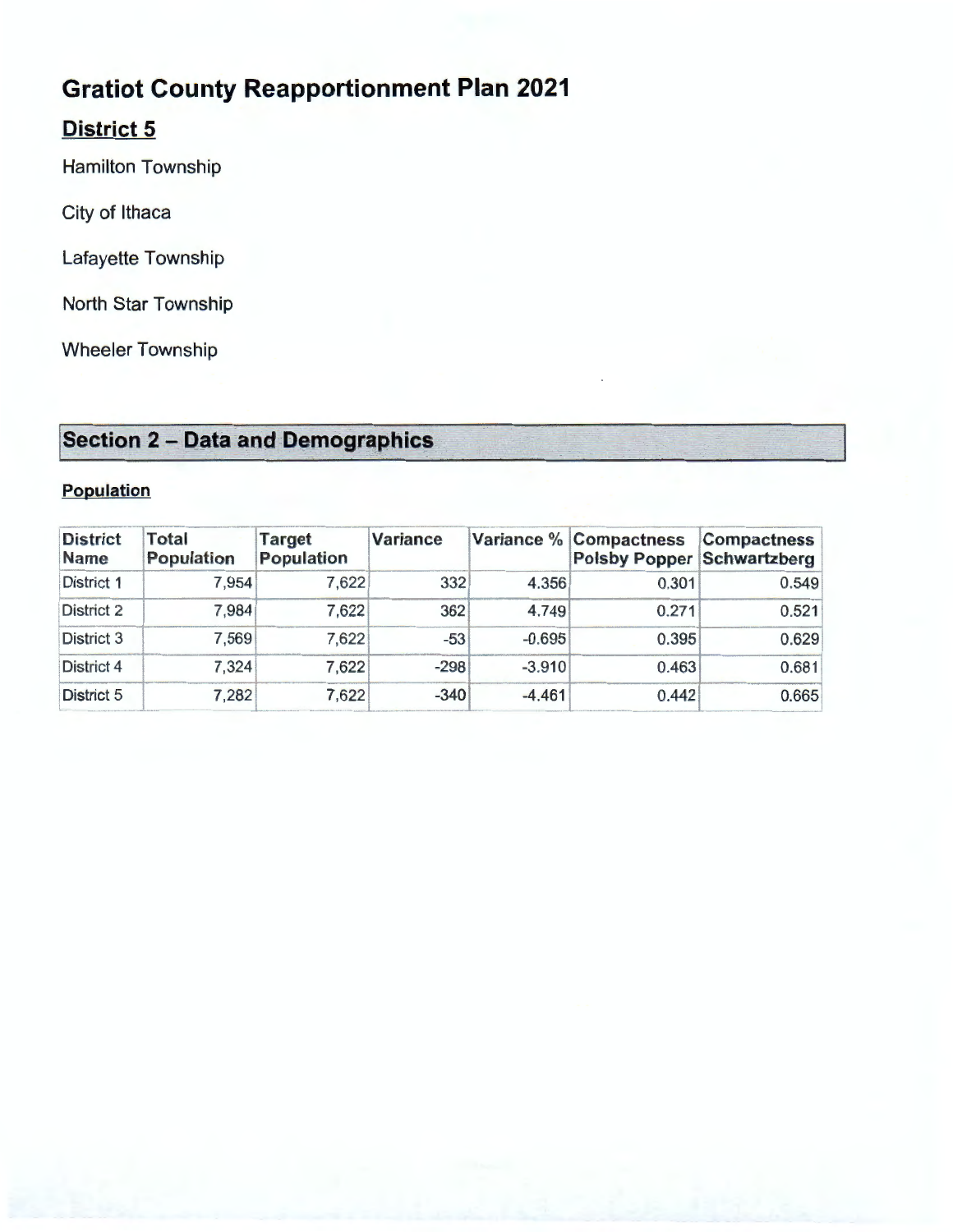**Section 3 - Maps** 

# **Gratiot County District Map**

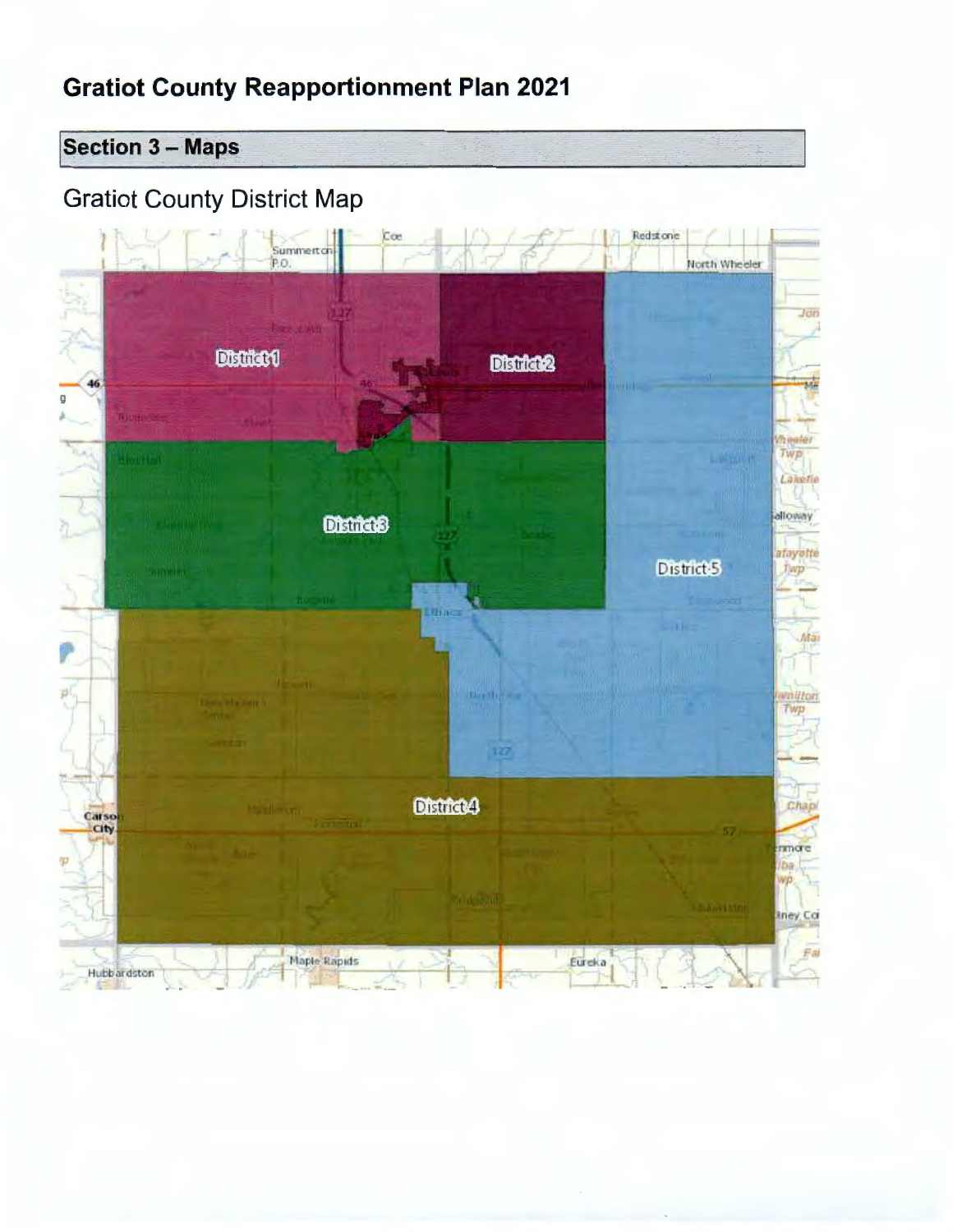# District 1 - population 7,954

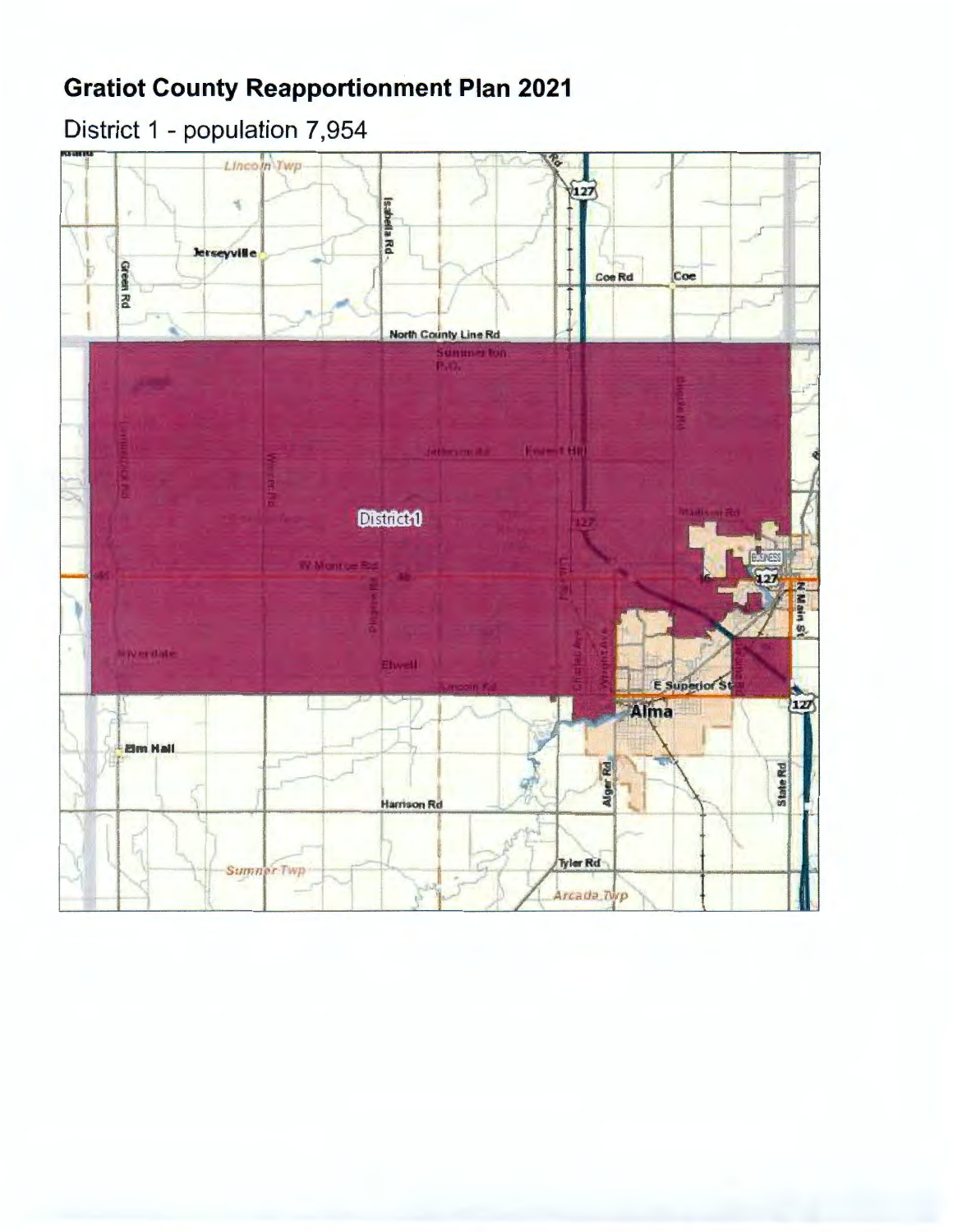# District 2 - population 7,984

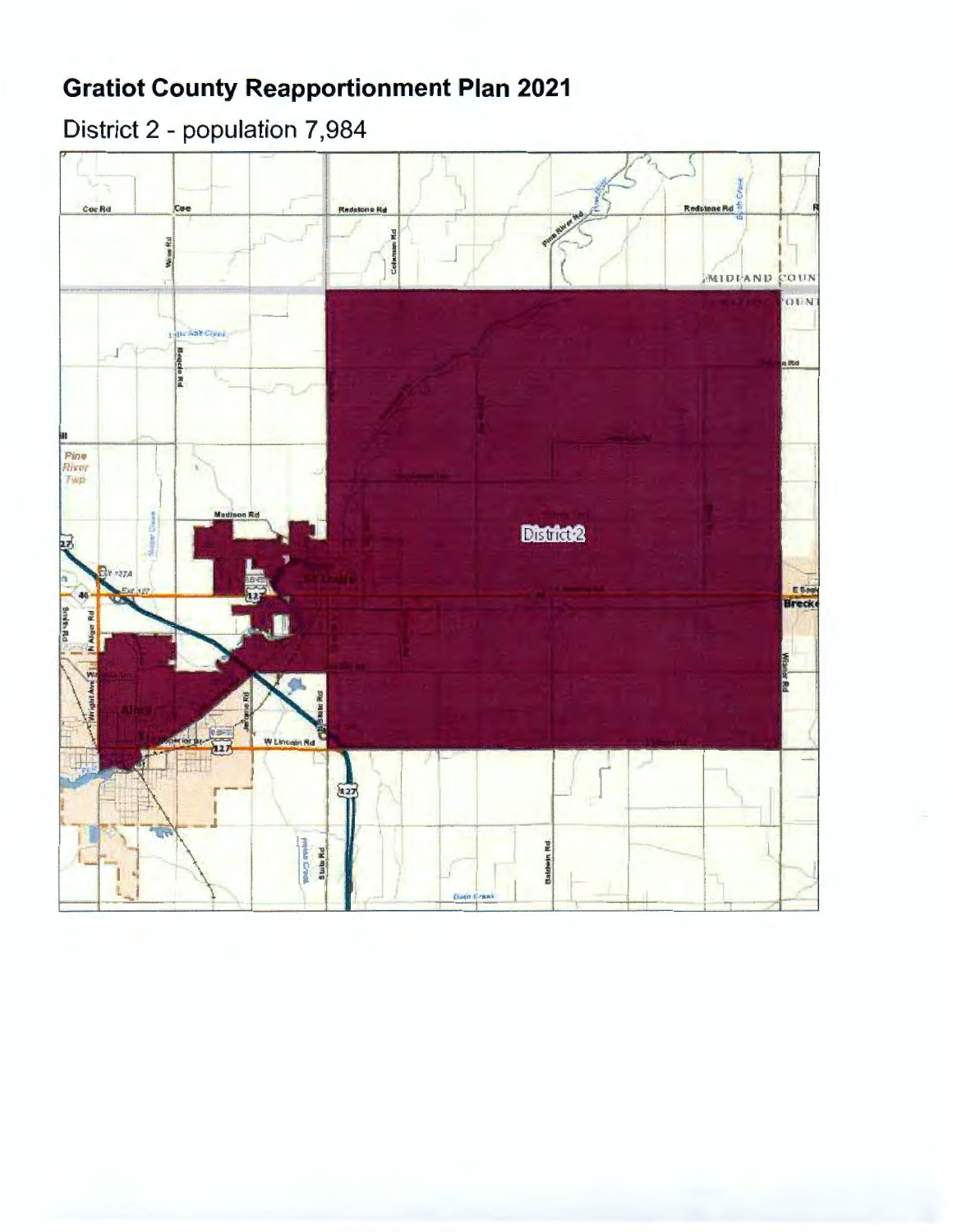# District 3 - population 7,569

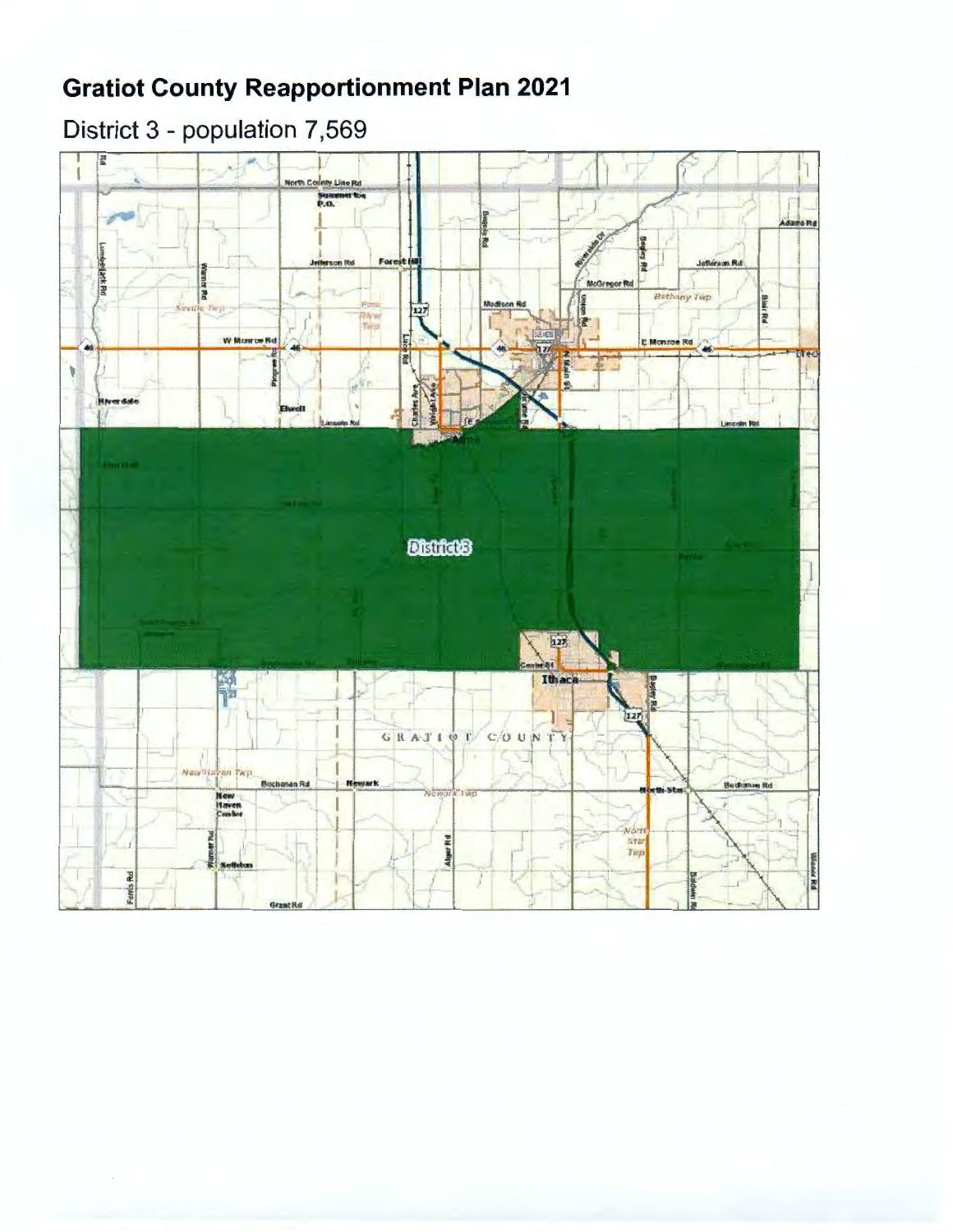## District 4 - population 7,324